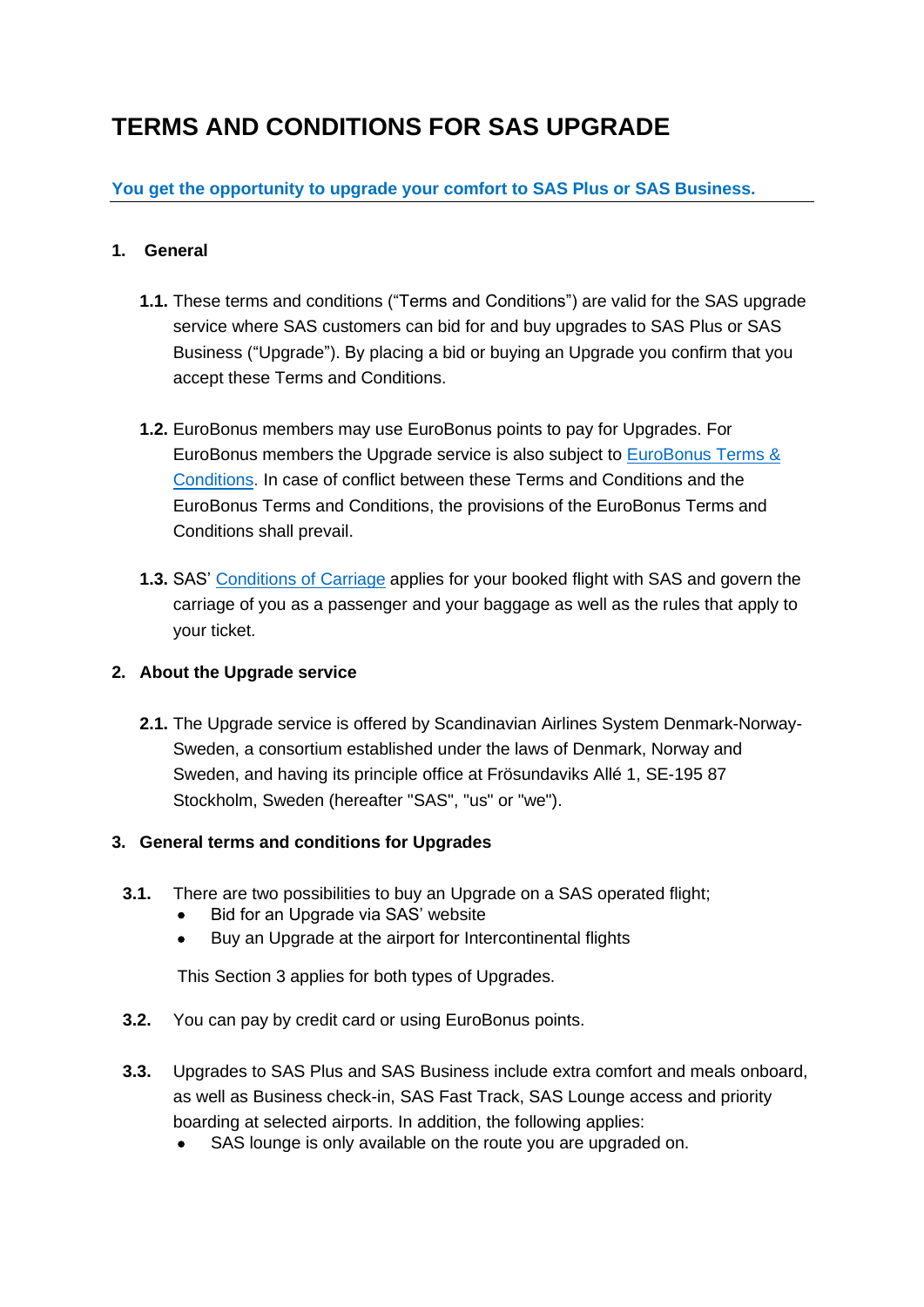- Baggage allowance does not change if you are upgraded to Business or Plus (it will remain according to the original booking class and EuroBonus tier level).
- Ticket conditions will be the same as for your original ticket in terms of cancellation rules, change fees, accrual and other conditions.
- **3.4.** All travelers in a booking are automatically included in a request for an Upgrade.
- **3.5.** Travelers with pet in cabin cannot apply for or buy Upgrades to SAS Business.
- **3.6.** Travelers who are traveling in group bookings, travel industry discount fares and SAS charter flights cannot apply for or buy Upgrades.
- **3.7.** If your confirmed Upgrade or flight is canceled by SAS, you are eligible for a full refund of the amount/EuroBonus points you paid for the Upgrade. In case of cancellation of an Upgrade, no extra compensation will be paid beyond the full refund of the Upgrade.
	- In case of rebooking and/or cancellation, only valid points are transferred back to your EuroBonus account (expired points cannot be reused) keeping their original expiry date.
- **3.8.** Purchased extra baggage is refundable only if your ticket is refundable. Other travel extras previously purchased are not refundable and will not be reimbursed should you receive or buy an Upgrade.
- **3.9.** If a meal is pre-ordered and an Upgrade is granted or bought, the ordinary meal service of the new service class will be served instead of the pre-ordered meal. The pre-order meal will not be refunded.
- **3.10.** Upgrades are subject to both space and meal availability in the upgraded class. SAS do not guarantee that you will be seated together with other travelers included in your booking when upgraded. SAS do not guarantee that you will receive the ordered special meal when upgraded.
- **3.11.** SAS reserves the right to change the rates, terms and conditions of Upgrades at any time with or without notice.
- **3.12.** SAS waives all liability resulting from errors with data systems or similar which prevents or impedes the possibility to purchase Upgrades. This applies regardless of whether the error lies with SAS or any other party.

# **4. Bid for an Upgrade via SAS' website**

**4.1.** On SAS Domestic and European routes, you can make a bid from the day you book your trip and up until 25 hours before departure.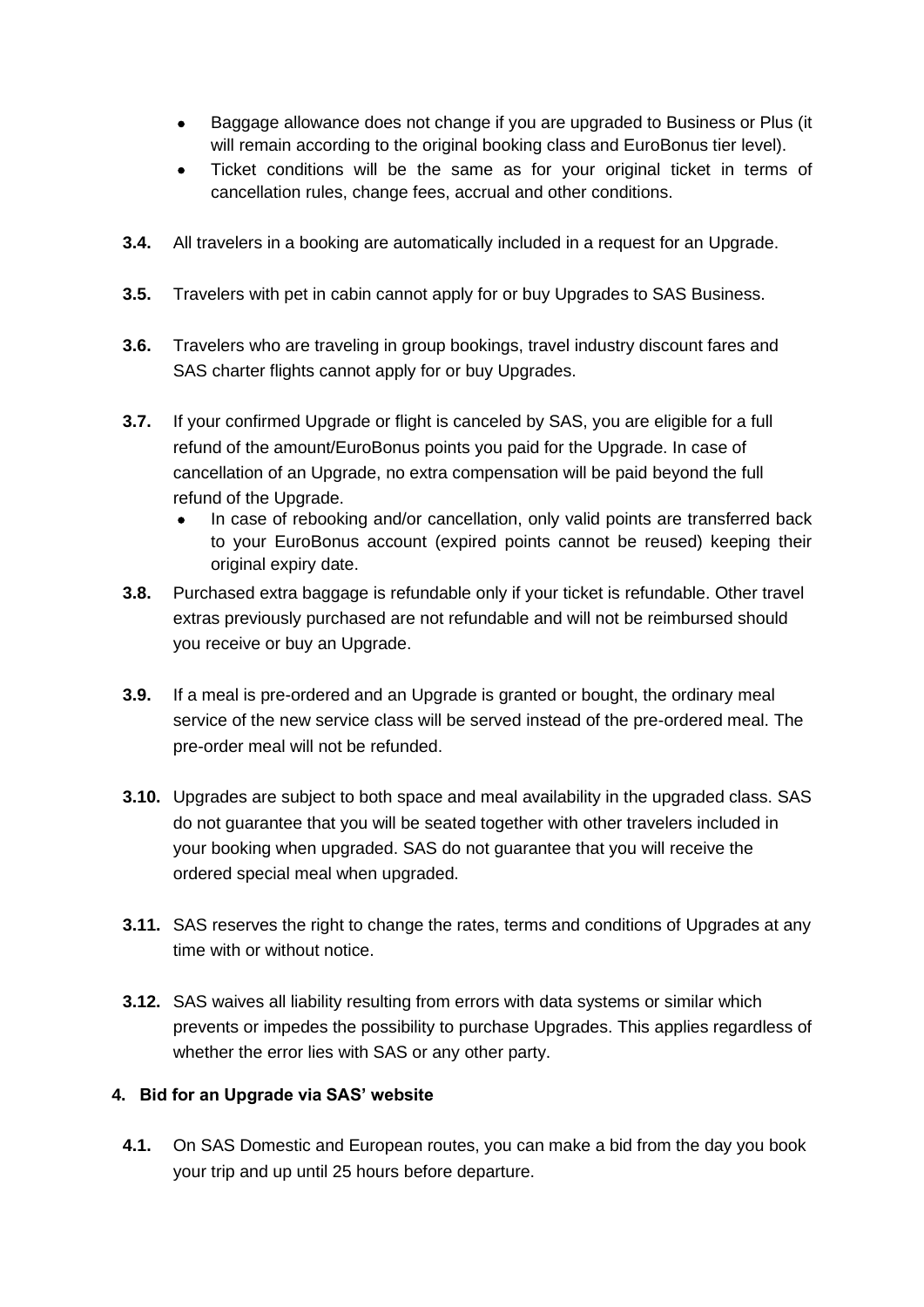- **4.2.** On SAS Intercontinental routes you can make a bid from the day you book your trip and up until 6 hours before departure.
- **4.3.** You can use one form of payment (credit card or EuroBonus points) per flight in your booking. If you have several flights in one booking, you can choose different forms of payment per flight.
- **4.4.** You will be notified by email between 25 and 5 hours before departure if your bid for an Upgrade has been accepted or not.
- **4.5.** If you have requested a special meal or purchased a preorder meal, you need to bid at the latest 25 hours before departure, otherwise we will not be able to accept your Upgrade.
- **4.6.** You can only bid for an Upgrade if SAS, or another company in the SAS Group, is operating carrier.
- **4.7.** Requests for Upgrades can be canceled or changed on SAS' website up until your bid has been accepted or rejected (26 hours before departure).
- **4.8.** If you cancel or rebook your trip before your request for an Upgrade has been processed your credit card will not be charged/no points will be deducted from your EuroBonus account. The bid will not be transferred to another flight.
- **4.9.** Note that a name change is not considered as a cancellation, you need to cancel your bid if you have placed a bid and thereafter made a name change to the ticket.
- **4.10.** If your Upgrade is confirmed, your credit card will be charged/points will be deducted from your EuroBonus account. In addition, the following applies:
	- It's not possible to cancel or change your Upgrade after it's been confirmed. No refund of money / EuroBonus points will be possible.
	- If you choose to rebook or cancel your flight after the Upgrade is confirmed, the Upgrade is not transferrable to the new flight. No refund of money / EuroBonus points will be possible.
	- If your confirmed Upgrade or trip is canceled by SAS you are eligible for a full refund for the Upgrade, either in money or in EuroBonus points depending on your original payment method.
	- If you have a confirmed Upgrade on a flight and SAS rebooks you to another flight, the Upgrade is not transferrable to the new flight. You are eligible for a full refund for the Upgrade, either in money or in EuroBonus points depending on your original payment method.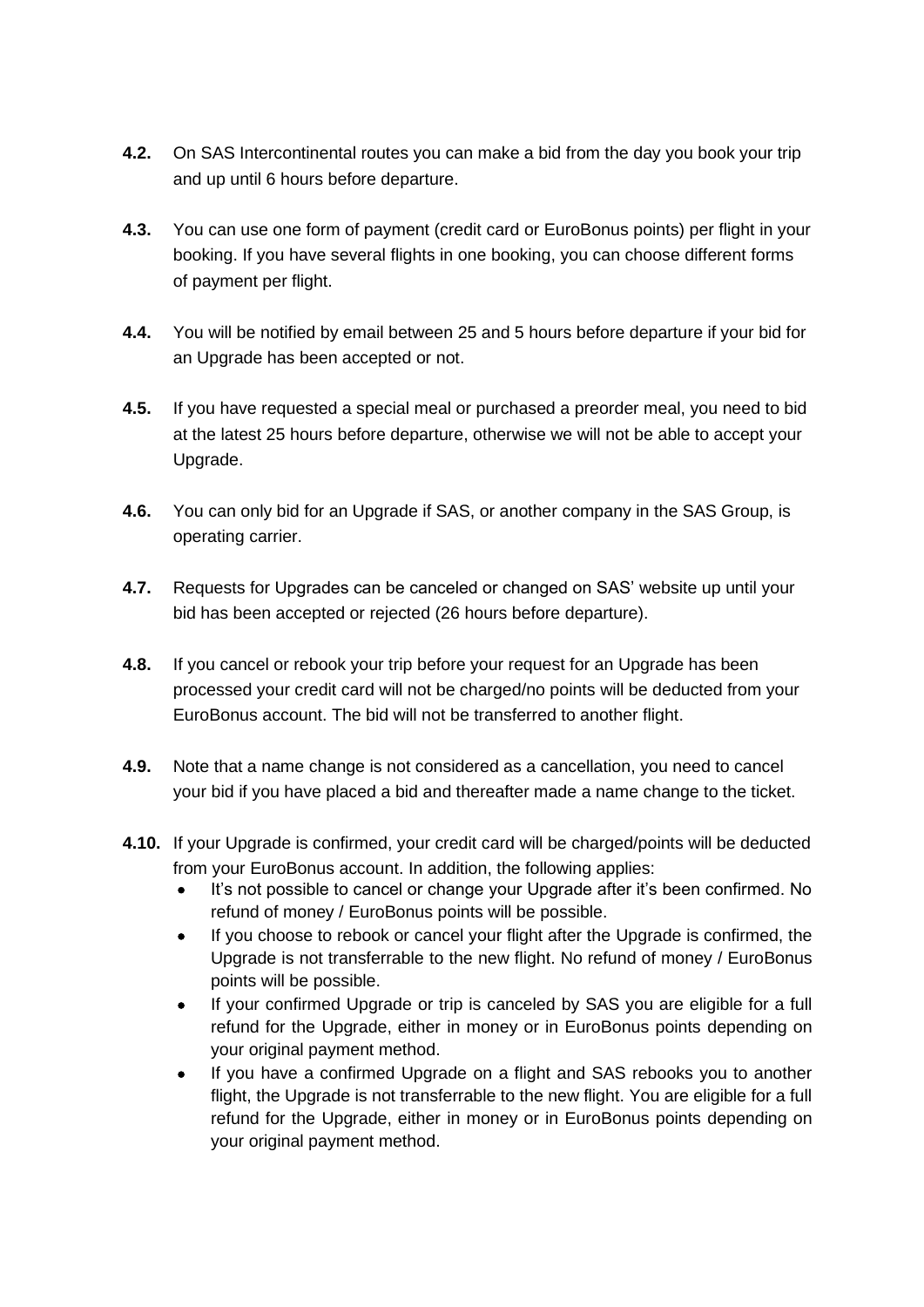- In case of rebooking and/or cancellation, only valid points are transferred back to your EuroBonus account (expired points cannot be reused) keeping their original expiry date.
- If you are checked in and your upgrade is confirmed, the upgrade will be cancelled if you cancel the check-in. The upgrade will then be non-refundable.
- **4.11.** If you are a EuroBonus member, you will earn EuroBonus Basic points on your purchase of Upgrade if you have paid for your Upgrade using credit card. The number of points earned is based on destination and upgraded travel class. If you have paid for your Upgrade using EuroBonus points, no additional EuroBonus points will be earned for you purchase of Upgrade. Note that this is in addition to the points that you will earn for the original ticket according to your original booking class.
- **4.12.** SAS reserves the right to accept or reject a request for an Upgrade on each flight in line with criteria determined by SAS (such as flight status, offer amount, etc) and as updated from time to time at the sole discretion of SAS.

# **5. Buy an Upgrade at the airport**

- **5.1.** Standby Upgrades at the airport are available on Intercontinental flights operated by SAS.
- **5.2.** Upgrades can be requested at check-in, at a service center or at the gate depending on the airport. You can pay for an Upgrade by credit card or using EuroBonus points.
- **5.3.** Note that if you have ordered a special meal or a pre-ordered meal, an Upgrade at the airport will not be possible.
- **5.4.** No additional EuroBonus points will be earned for you purchase of Upgrade at the airport.
- **5.5.** Standby Upgrade decisions are made at the sole discretion of SAS station managers at the airport on the day of each flight. For this reason, it is not possible to make a request for a standby Upgrade in advance.

# **6. Personal data**

- **6.1.** Your use of our Upgrade service requires us to process your personal data. To fulfil our commitment under these Terms and Conditions, it is thus necessary for us to process information that relates to you as a person.
- **6.2.** Personal data means any information relating to you as a natural person and through which you can be identified directly or indirectly, such as your name, photo or ID number.
- **6.3.** We are committed to protecting your privacy and only process personal data in accordance with the applicable data protection legislation. How we process your personal data depends on whether you are a member of the EuroBonus program. a Profile Account holder or a traveler without any particular membership or account with us.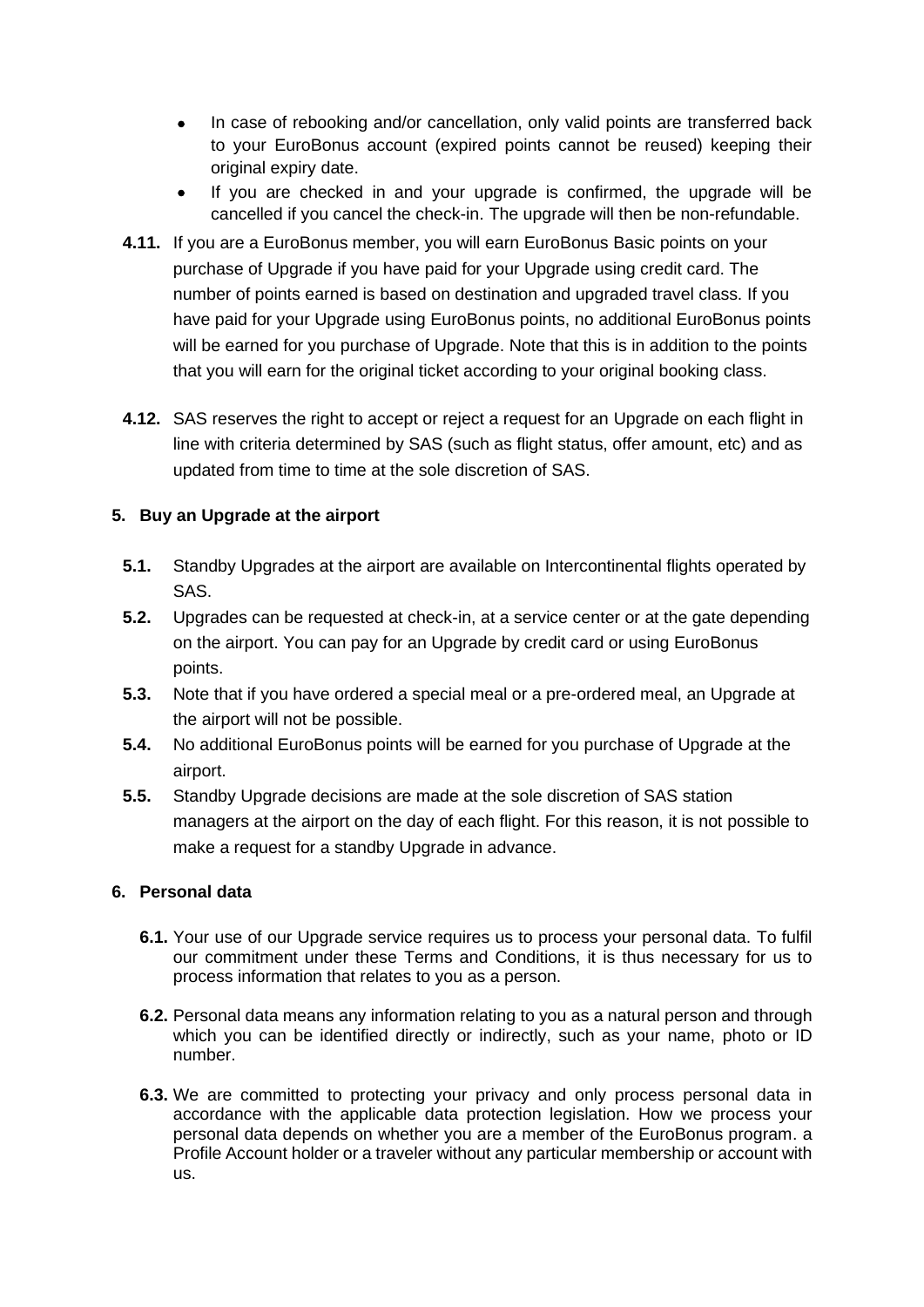- **6.4.** If you are a member of the EuroBonus program, please see our **[Privacy](https://www.flysas.com/gb-en/legal-info/privacy-policy/eurobonus-members/) Policy for** [EuroBonus](https://www.flysas.com/gb-en/legal-info/privacy-policy/eurobonus-members/) members. If you hold a Profile Account, please see our [Privacy](https://www.flysas.com/en/legal-info/privacy-policy/profile-account-holders/) Policy for Profile [Account](https://www.flysas.com/en/legal-info/privacy-policy/profile-account-holders/) holders. If you are a traveler without any particular membership or account with us, we will process your personal data as described in our [General](https://www.flysas.com/en/legal-info/privacy-policy/) [Privacy](https://www.flysas.com/en/legal-info/privacy-policy/) Policy.
- **6.5.** We have aimed at describing how we process personal data as transparently and clearly as possible in the below privacy policies. We invite you to read the policy applicable to you thoroughly and to contact our Data Protection Officer at [dataprotectionofficer@sas.se](mailto:dataprotectionofficer@sas.se) if you have any questions.
- **6.6.** EB and SAS will jointly determine the purposes and means of the processing of your personal data as so called joint controllers within the meaning of Article 26 of the General Data Protection regulation (EU Regulation no. 2016/679). For this purpose, EB and SAS have entered into a joint-controller agreement, the essence thereof is set out here: Joint Controller [Agreement](https://www.flysas.com/en/legal-info/eurobonus/joint-controller-arrangement/).
- **6.7.** We use cookies to enhance your experience on our website. For information on which cookies we use and how, see SAS' [Cookie](https://www.flysas.com/gb-en/legal-info/cookie-policy/) policy.

### **7. Misuse**

- **7.1.** We reserve the right to cancel an Upgrade at any time if you misuse the SAS Upgrade website, or otherwise break the rules, terms and conditions set out in these Terms and Conditions or the EuroBonus Terms & Conditions.
- **7.2.** For EuroBonus members, we reserve the right to terminate the membership in cases which we deem constitute misuse. This means that previously earned but unused points and issued EuroBonus tickets/vouchers become null and void. We also reserve the right to downgrade your membership level in cases which we deem constitute misuse. Misuse may consist of unsuitable or disrespectful behavior towards us or our business partners, our employees or passengers, violation of the EuroBonus Terms & Conditions or these Terms and Conditions, illegal conduct, fraud or actions that are generally regarded as immoral or unethical.

### **8. Disputes and applicable legislation**

- **8.1.** To the extent permissible by local law or regulations, these Terms and Conditions shall be governed by and construed in accordance with Swedish law. Both parties submit, to the extent permitted by local law or regulations, to the non-exclusive jurisdiction of the District Court of Stockholm to resolve any dispute that may arise from these Terms and Conditions.
- **8.2.** Any provision of these Terms and Conditions declared void or unenforceable by any competent authority or court shall, to the extent of such invalidity or unenforceability, be deemed severable and shall not affect the other provisions remaining, which shall continue unaffected.
- **8.3.** We reserve the right to change these Terms and Conditions at any time.